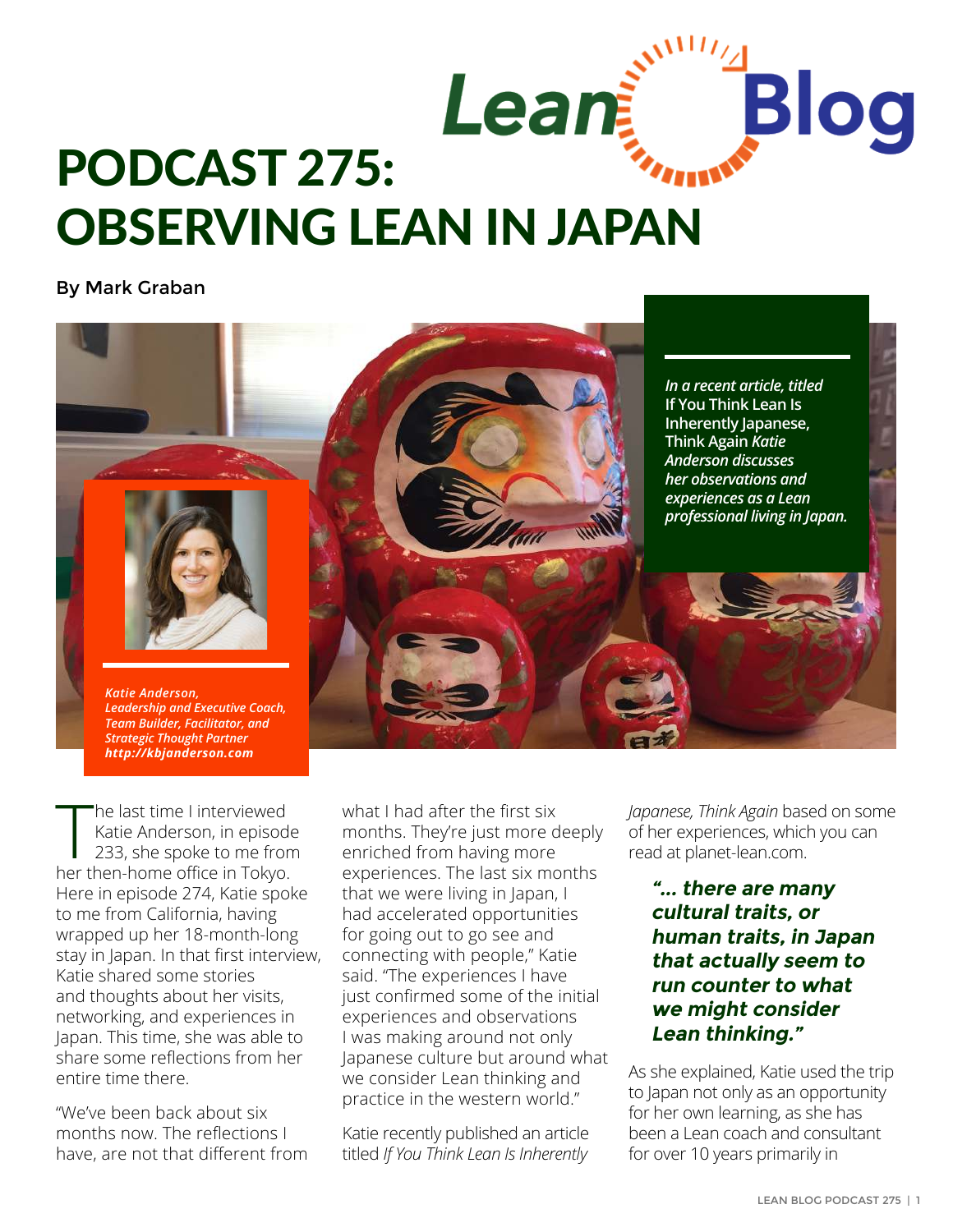healthcare, but sharing that learning with other people through [blogging.](http://kbjanderson.com)

Today, Katie runs her own Lean coaching and consulting practice and teaches some courses for [Catalysis](https://createvalue.org/who-we-are/faculty/) (formerly the ThedaCare Center for Healthcare Value), as well as the [Lean Enterprise Institute](http://www.lean.org/WhoWeAre/LeanPerson.cfm%3FLeanPersonId%3D252).

"For me, one of the biggest takeaways, [was the wrong assumption] I and many other people have about Japan being much more Lean thinking in totality than it actually is. Lean culture or Lean thinking is not the same as Japanese culture and Japanese thinking. Although there are some things that are common and make the Toyota Production System easier, there are many cultural traits, or human traits, in Japan that actually seem to run counter to what we might consider Lean thinking. I thought that was very interesting as a Lean practitioner."

### **Kata and Lean**

One concept present in everyday life in Japan that runs counter to Lean thinking, in a way, is "kata," Katie explained; kata being the practice of detailed choreographed patterns of movement observed either solo or in pairs.

"There are kata for everything in Japan, from exchanging your business cards, to how a sumo match is conducted, to who sits where at a business meeting or in a taxi. The deep level of apprenticeship to learn the kata, the craftsmanship, culture that exists out there," Katie said. "Typical Japanese businesses are not Lean thinking [businesses]. People look to the leader to have the answer and start follow whatever is happening, what the leader says."

Being willing to follow a "kata" (or "standardized work") is a good thing, but not if people are unwilling to try to improve the way the work is done. Toyota and Lean emphasizes not just following a process, but also working to continuously improve it, through the practice of "kaizen."

 **"We all have different limiting cultural and human traits that we need to overcome in service of delivering better value to our customers, or in healthcare to our patients. It's not necessarily Japan that's perfect on this; in the Western world things that are challenging for Japanese may be more easy for, say, someone in the US and vice versa."**

Katie pointed out how Toyota has been able take this limiting cultural trait, which has a reliance on hierarchy and on looking to leaders for the all the answers, and change it into the apprenticeship model wherein leaders become coaches and teachers for the people working with them and below them.

#### **Fear of Failure**

Another limiting cultural trait that Katie touched on was the fear of failure.

"Failure is not seen as OK. You want to be perfect. You want to have what's outwardly projected to be perfect. People are less willing to take risks," Katie said. "Tied to that too, is also

following the rules and what was weighed out, not necessarily thinking outside the box…and not challenging the status quo."

Katie and I both spoke about examples of organizations in Japan that were finding success from creating a culture that's willing to take risks, and how culture can differ from one organization to the next, even within the same industry, like automotive.

"Something else I've been reflecting on lately is that when Taiichi Ohno and other Toyota leaders were starting to bring in what is now known as the Toyota Production System and the Toyota Way, they were really just dealing with the human traits, cultural traits or just specific human traits, that they saw in front of them that were barriers to innovation and to problem solving thinking. That was their current condition to improve. These same principles around TPS are really the best of the Western management thinking and Japanese management thinking combined," Katie said. "We all have different limiting cultural and human traits that we need to overcome in service of delivering better value to our customers, or in healthcare to our patients. It's not necessarily Japan that's perfect on this; in the Western world things that are challenging for Japanese may be more easy for, say, someone in the US and vice versa."

### **Respect for People**

On the topic of the cultural aspects of Lean, I asked Katie about what she learned, saw, or was told in Japan about the idea of "respect for people," in terms of the dual pillars of the Toyota Way.

Katie said that one thing that was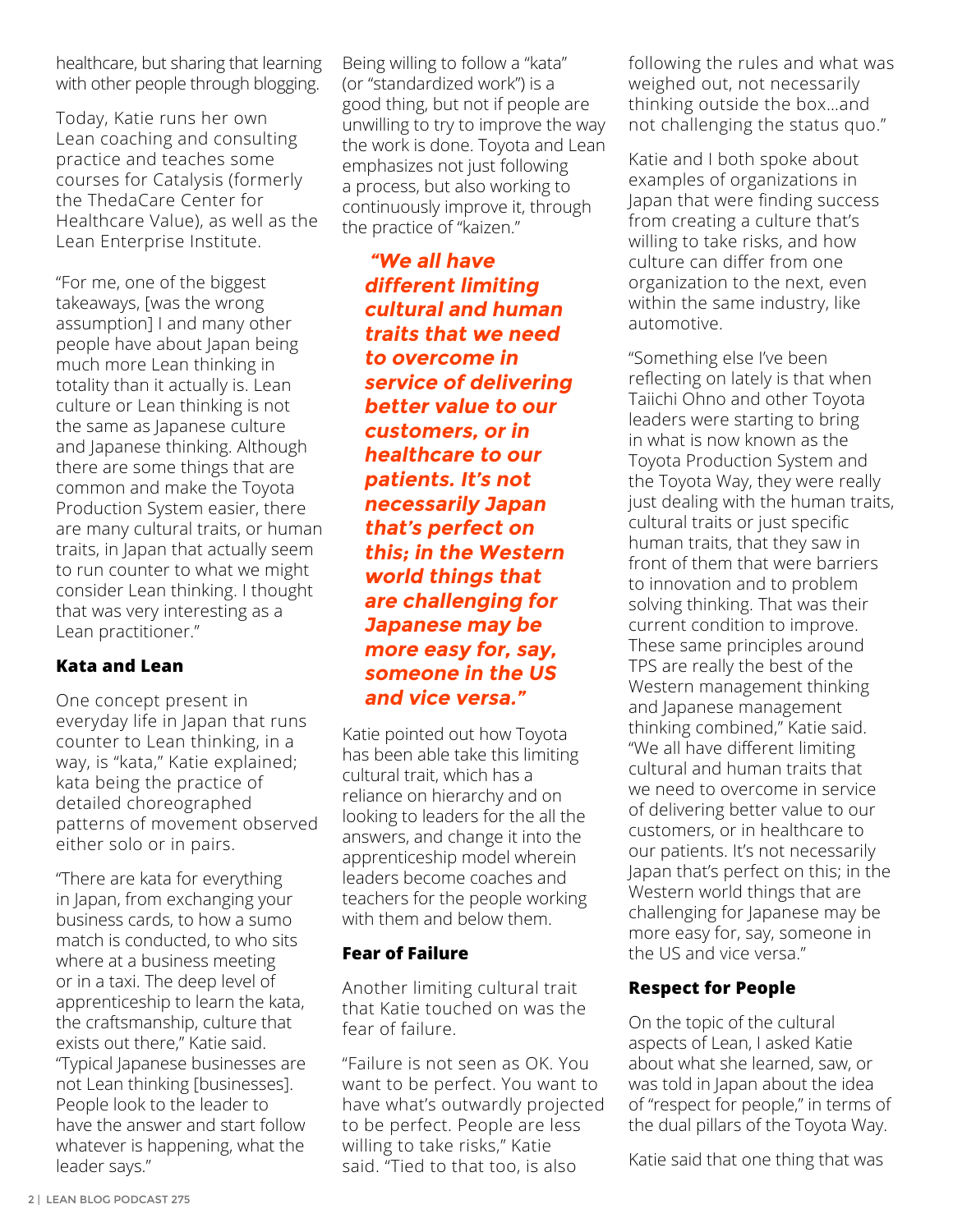universal across the organizations she visited there was this pillar of respect for people, meaning the way they engage people in problem solving, and how they develop people.

"Not just [respect for] employees, but how do you deliver good for the community? I feel like this emphasis on people development and creating a culture of respect where it means everyone is supported and engaged and not constrained, is one that we don't necessarily see as much focus on in the US or potentially other countries as well; we've gone more towards the tools side of the Toyota Production System," Katie said. "Even smaller organizations out in the communities, [they are saying] we want to be there to respect our employees and get them engaged. We also want to provide them with employment, and then in that way we're creating a better community. We also want to be good for the environment. How do we improve our processes so that we're contributing for a better environment? How do we give small things that might add joy that we might consider customer service for the employees and their families?

# **Revitalization**

Katie explained that there's a deep sense of connecting with people, the community and doing good. Another related concept Katie regularly heard was "revitalization," as in practicing principles to revitalize the industry and community, which also meant bringing in jobs and money back to the community.

**"That concept, of revitalization, is linked so tightly with respect for people and respect for humanity."**

"It wasn't just in rural areas I heard this word applied, but in a Tokyo word office, like a government office," Katie explained. "That concept, of revitalization, is linked so tightly with respect for people and respect for humanity."

## **The 5S City**

When I asked Katie about the town that labels itself "the 5S city," revitalization was also tied in.

"This town called Ashikaga and they really use the concept of 5S for revitalization," Katie said.

She explained that, about 15 years ago, a few prominent organizations were using 5S principles and saw success in their own organizations in regards to engagement and improvements. They came together with the town leadership and developed a 5S school as a way to teach other organizations within the town how to implement 5S.

The school has now expanded to teach other organizations across the country and beyond.

"I think now about over 150 or 160 organizations, governments, schools, and manufacturing groups all practice 5S," Katie said. "This is 5S beyond when initially you think, 'Oh, 5S, let's make sure everything is organized, and straight, and clean. We have a process for maintaining it.' They also bring this concept of joy into the work. I was really blown away by the discussion we had about 5S being there to engage people. Managers just bring forward the concept, then staff and employees are supposed to use their creativity to make their workplace more organized and more joyful."

### **5S at Ogura Metal**

Katie followed that up by sharing a Gemba walk—a visit to the front lines to see processes in detail she had at an organization called Ogura Metal.

"They took it to another level. Yes, everything was organized, they had a process, and they had an amazing Kanban system in place. They had what they considered the Ogura Production System, that went way beyond just 5S."

# **"They had what they considered the Ogura Production System, that went way beyond just 5S."**

Katie explained that they brought in concepts of color, and fun to the workplace. For example, one work area was called the fruit stand, and all the workstations were decorated like fruit stands. The shipping area had a grocery store theme, and so flat things were called pizza. Iron plates were called steaks, etc. In this way, the employees had a little more fun with the environment, but still kept to the original principles.

"The staff are way more engaged, and they actually saw improvements in productivity and also turnaround times, or lead times for delivery, because people are so engaged. I love it!," Katie said.

#### **Mentorship with Mr. Isao Yoshino**

Before we wrapped up I asked about the opportunity Katie had to mentor with Mr. Isao Yoshino.

"We had just found out the we were moving to Japan. It was twoandahalf years ago. I was at a Lean coaching summit. Mr. Yoshino, who was John Shook's first manager in Toyota City when John joined Toyota as the first foreign employee in